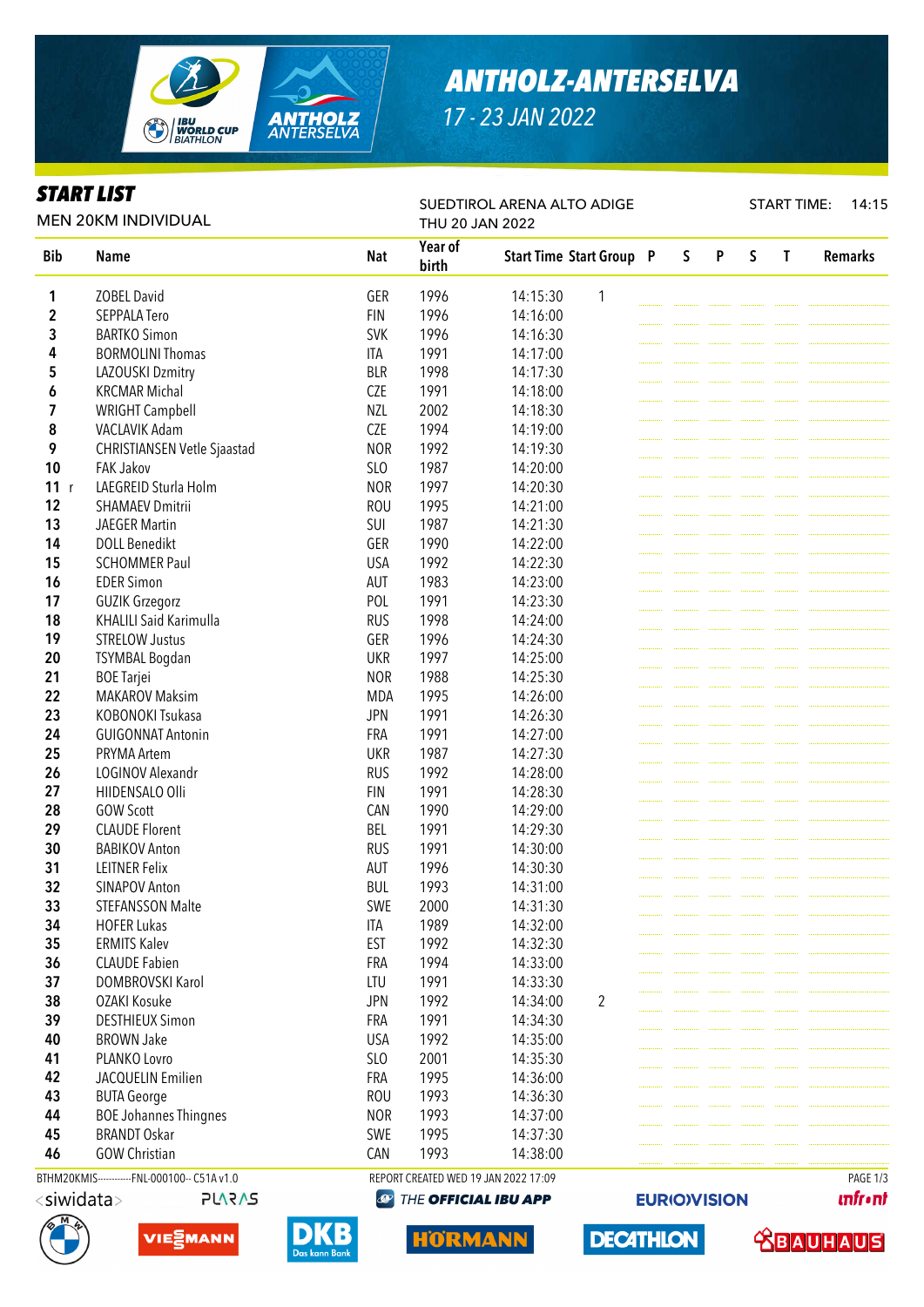

# *ANTHOLZ-ANTERSELVA*

*17 - 23 JAN 2022*

SUEDTIROL ARENA ALTO ADIGE

#### *START LIST*

START TIME: 14:15

| <b>MEN 20KM INDIVIDUAL</b> |                                              |            | THU 20 JAN 2022                      |                                 |  |   |   |   |          |                |
|----------------------------|----------------------------------------------|------------|--------------------------------------|---------------------------------|--|---|---|---|----------|----------------|
| <b>Bib</b>                 | <b>Name</b>                                  | <b>Nat</b> | Year of<br>birth                     | <b>Start Time Start Group P</b> |  | S | P | S | T        | <b>Remarks</b> |
| 47                         | DOVZAN Miha                                  | SLO        | 1994                                 | 14:38:30                        |  |   |   |   |          |                |
| 48                         | <b>GIACOMEL Tommaso</b>                      | <b>ITA</b> | 2000                                 | 14:39:00                        |  |   |   |   |          |                |
| 49                         | <b>MAGAZEEV Pavel</b>                        | <b>MDA</b> | 1988                                 | 14:39:30                        |  |   |   |   |          |                |
| 50                         | <b>WEGER Benjamin</b>                        | SUI        | 1989                                 | 14:40:00                        |  |   |   |   |          |                |
| 51                         | <b>KOMATZ David</b>                          | AUT        | 1991                                 | 14:40:30                        |  |   |   |   |          |                |
| 52                         | <b>ILIEV Vladimir</b>                        | <b>BUL</b> | 1987                                 | 14:41:00                        |  |   |   |   |          |                |
| 53                         | POVARNITSYN Alexander                        | <b>RUS</b> | 1994                                 | 14:41:30                        |  |   |   |   |          |                |
| 54                         | <b>LEMMERER Harald</b>                       | <b>AUT</b> | 1991                                 | 14:42:00                        |  |   |   |   |          |                |
| 55                         | SIMA Michal                                  | <b>SVK</b> | 1992                                 | 14:42:30                        |  |   |   |   |          |                |
| 56                         | <b>SMOLSKI Anton</b>                         | <b>BLR</b> | 1996                                 | 14:43:00                        |  |   |   |   |          |                |
| 57                         | ZAHKNA Rene                                  | <b>EST</b> | 1994                                 | 14:43:30                        |  |   |   |   |          |                |
| 58 y                       | <b>FILLON MAILLET Quentin</b>                | FRA        | 1992                                 | 14:44:00                        |  |   |   |   |          |                |
| 59                         | STVRTECKY Jakub                              | <b>CZE</b> | 1998                                 | 14:44:30                        |  |   |   |   |          |                |
| 60                         | <b>DUDCHENKO Anton</b>                       | <b>UKR</b> | 1996                                 | 14:45:00                        |  |   |   |   |          |                |
| 61                         | <b>LAITINEN Heikki</b>                       | <b>FIN</b> | 1994                                 | 14:45:30                        |  |   |   |   |          |                |
| 62                         | <b>BAKKEN Sivert Guttorm</b>                 | <b>NOR</b> | 1998                                 | 14:46:00                        |  |   |   |   |          |                |
| 63                         | <b>VARABEI Maksim</b>                        | <b>BLR</b> | 1995                                 | 14:46:30                        |  |   |   |   |          |                |
| 64                         | <b>HORN Philipp</b>                          | GER        | 1994                                 | 14:47:00                        |  |   |   |   |          |                |
| 65                         | <b>HARJULA Tuomas</b>                        | <b>FIN</b> | 1998                                 | 14:47:30<br>3                   |  |   |   |   |          |                |
| 66                         | <b>PATRIJUKS Aleksandrs</b>                  | LAT        | 1993                                 | 14:48:00                        |  |   |   |   |          |                |
| 67                         | <b>PERROT Eric</b>                           | FRA        | 2001                                 | 14:48:30                        |  |   |   |   |          |                |
| 68                         | <b>BEAUVAIS Cesar</b>                        | <b>BEL</b> | 2000                                 | 14:49:00                        |  |   |   |   |          |                |
| 69                         | <b>HARTWEG Niklas</b>                        | SUI        | 2000                                 | 14:49:30                        |  |   |   |   |          |                |
| 70                         | <b>FRATZSCHER Lucas</b>                      | GER        | 1994                                 | 14:50:00                        |  |   |   |   |          |                |
| 71                         | <b>RASTIC Damir</b>                          | SRB        | 1988                                 | 14:50:30                        |  |   |   |   |          |                |
| 72                         | <b>DOHERTY Sean</b>                          | <b>USA</b> |                                      | 14:51:00                        |  |   |   |   |          |                |
| 73                         |                                              | POL        | 1995                                 |                                 |  |   |   |   |          |                |
|                            | NEDZA-KUBINIEC Andrzej                       |            | 1991                                 | 14:51:30                        |  |   |   |   |          |                |
| 74                         | <b>LESIUK Taras</b>                          | <b>UKR</b> | 1996                                 | 14:52:00                        |  |   |   |   |          |                |
| 75                         | RAENKEL Raido                                | <b>EST</b> | 1990                                 | 14:52:30                        |  |   |   |   |          |                |
| 76                         | <b>SKLENARIK Tomas</b>                       | <b>SVK</b> | 1999                                 | 14:53:00                        |  |   |   |   |          |                |
| 77                         | <b>GERDZHIKOV Dimitar</b>                    | <b>BUL</b> | 1992                                 | 14:53:30                        |  |   |   |   |          |                |
| 78                         | SEROKHVOSTOV Daniil                          | <b>RUS</b> | 1999                                 | 14:54:00                        |  |   |   |   |          |                |
| 79                         | <b>STEGMAYR Gabriel</b>                      | SWE        | 1988                                 | 14:54:30                        |  |   |   |   |          |                |
| 80                         | LABASTAU Mikita                              | <b>BLR</b> | 1997                                 | 14:55:00                        |  |   |   |   |          |                |
| 81                         | CHOI Dujin                                   | KOR        | 1995                                 | 14:55:30                        |  |   |   |   |          |                |
| 82                         | <b>TACHIZAKI Mikito</b>                      | <b>JPN</b> | 1988                                 | 14:56:00                        |  |   |   |   |          |                |
| 83                         | <b>WINDISCH Dominik</b>                      | <b>ITA</b> | 1989                                 | 14:56:30                        |  |   |   |   |          |                |
| 84                         | <b>MISE Edgars</b>                           | LAT        | 1998                                 | 14:57:00                        |  |   |   |   |          |                |
| 85                         | <b>TRSAN Rok</b>                             | SLO        | 1992                                 | 14:57:30                        |  |   |   |   |          |                |
| 86                         | <b>KARLIK Mikulas</b>                        | CZE        | 1999                                 | 14:58:00                        |  |   |   |   |          |                |
| 87                         | <b>BURNOTTE Jules</b>                        | CAN        | 1996                                 | 14:58:30                        |  |   |   |   |          |                |
| 88                         | SZCZUREK Lukasz                              | POL        | 1988                                 | 14:59:00                        |  |   |   |   |          |                |
| 89                         | <b>EBERHARD Julian</b>                       | AUT        | 1986                                 | 14:59:30                        |  |   |   |   |          |                |
| 90                         | <b>DYUSSENOV Asset</b>                       | KAZ        | 1997                                 | 15:00:00                        |  |   |   |   |          |                |
| 91                         | ANDERSEN Filip Fjeld                         | <b>NOR</b> | 1999                                 | 15:00:30                        |  |   |   |   |          |                |
| 92                         | LAHAYE-GOFFART Tom                           | BEL        | 1996                                 | 15:01:00<br>4                   |  |   |   |   |          |                |
|                            | BTHM20KMIS------------FNL-000100-- C51A v1.0 |            | REPORT CREATED WED 19 JAN 2022 17:09 |                                 |  |   |   |   | PAGE 2/3 |                |







DI

**HORMANN** 

**unfront** 

 **<u>CBAUHAUS</u>** 

**EURIO)VISION** 

**DECATHLON**